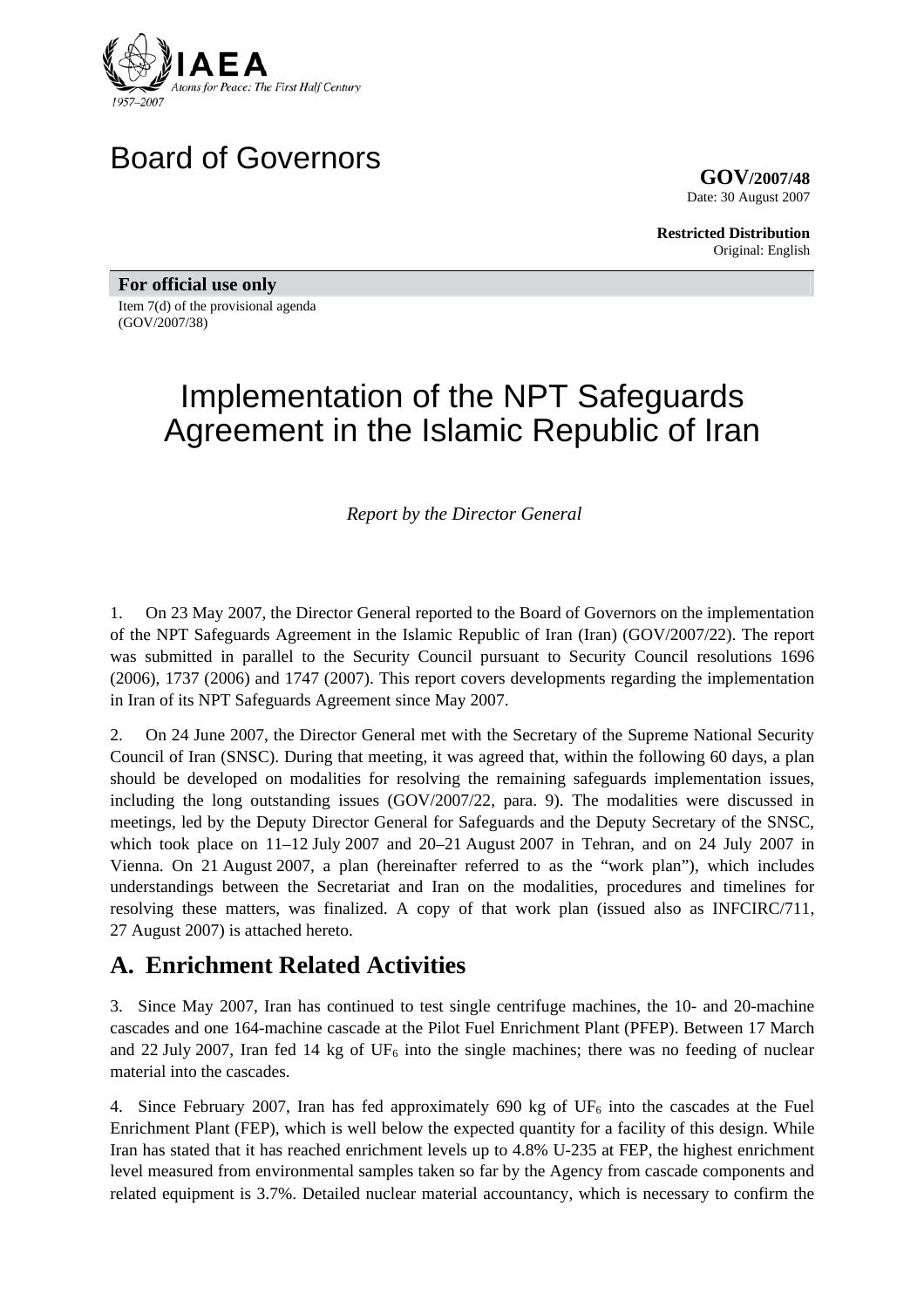actual enrichment level, will be carried out when the product and tails are withdrawn from the cascades. As of 19 August 2007, twelve 164-machine cascades were operating simultaneously and were being fed with  $UF_6$ ; one other cascade was operating without  $UF_6$ ; another cascade was being vacuum tested; and two more were under construction.

5. Since 22 March 2007, the Agency has implemented safeguards at FEP through interim inspections, design information verification, unannounced inspections and the use of containment and surveillance measures (GOV/INF/2007/10). To date, four unannounced inspections have been carried out at FEP.

6. The Agency provided Iran with a draft document detailing the safeguards approach for FEP and a draft Facility Attachment on 24 and 26 July 2007, respectively. The documents were discussed during a technical meeting in Tehran held on 6–8 August 2007. Further discussions will be held with the aim of finalizing the Facility Attachment by the end of September 2007.

# **B. Reprocessing Activities**

7. The Agency has been monitoring the use and construction of hot cells at the Tehran Research Reactor (TRR), the Molybdenum, Iodine and Xenon Radioisotope Production Facility (the MIX Facility) and the Iran Nuclear Research Reactor (IR-40 reactor) through inspections and design information verification. There are no indications of ongoing reprocessing related activities at those facilities.

# **C. Heavy Water Related Projects**

8. As agreed by Iran on 12 July 2007, the Agency conducted design information verification at the IR-40 reactor on 30 July 2007, and noted that construction of the facility was ongoing. Satellite imagery indicates that the operation of the Heavy Water Production Plant was also continuing.

# **D. Outstanding Issues**

# **D.1. Plutonium Experiments**

9. As agreed in the meeting of 11–12 July 2007, the Agency provided Iran in writing on 1 August 2007 with the remaining open questions regarding plutonium separation experiments carried out by Iran at TRR (GOV/2007/8, paras 20–21). On 7 August 2007, during a technical meeting in Tehran, Iran provided additional information on the neutron flux distribution for the reactor core and reflector/moderator regions, details about earlier neutron flux measurements and information on the irradiation conditions. Using this additional information, the Agency made revised estimates of the Pu-240 abundance that could be expected from irradiation of the targets. The revised estimates derived from this new information were not inconsistent with the Agency's previous findings from samples taken during its investigations. Taking all available information into account, the Agency has concluded that Iran's statements concerning these experiments are consistent with the Agency's findings with respect to the dates, and quantities and types of material involved in the experiments (GOV/2006/53, paras 15–16). This issue is therefore considered resolved.

10. In the meeting on 7 August 2007, the presence and origin of high enriched uranium (HEU) particle contamination found in samples taken from the spent fuel containers at the Karaj Waste Storage Facility (GOV/2006/53, para. 17) was addressed. Iran has maintained that the reason for the contamination was leaking TRR fuel assemblies, which had in the past been stored temporarily in these containers. During the meeting, Iran presented a copy of a report describing its investigations into the fuel leakage problem at TRR, in connection with which Agency technical support had been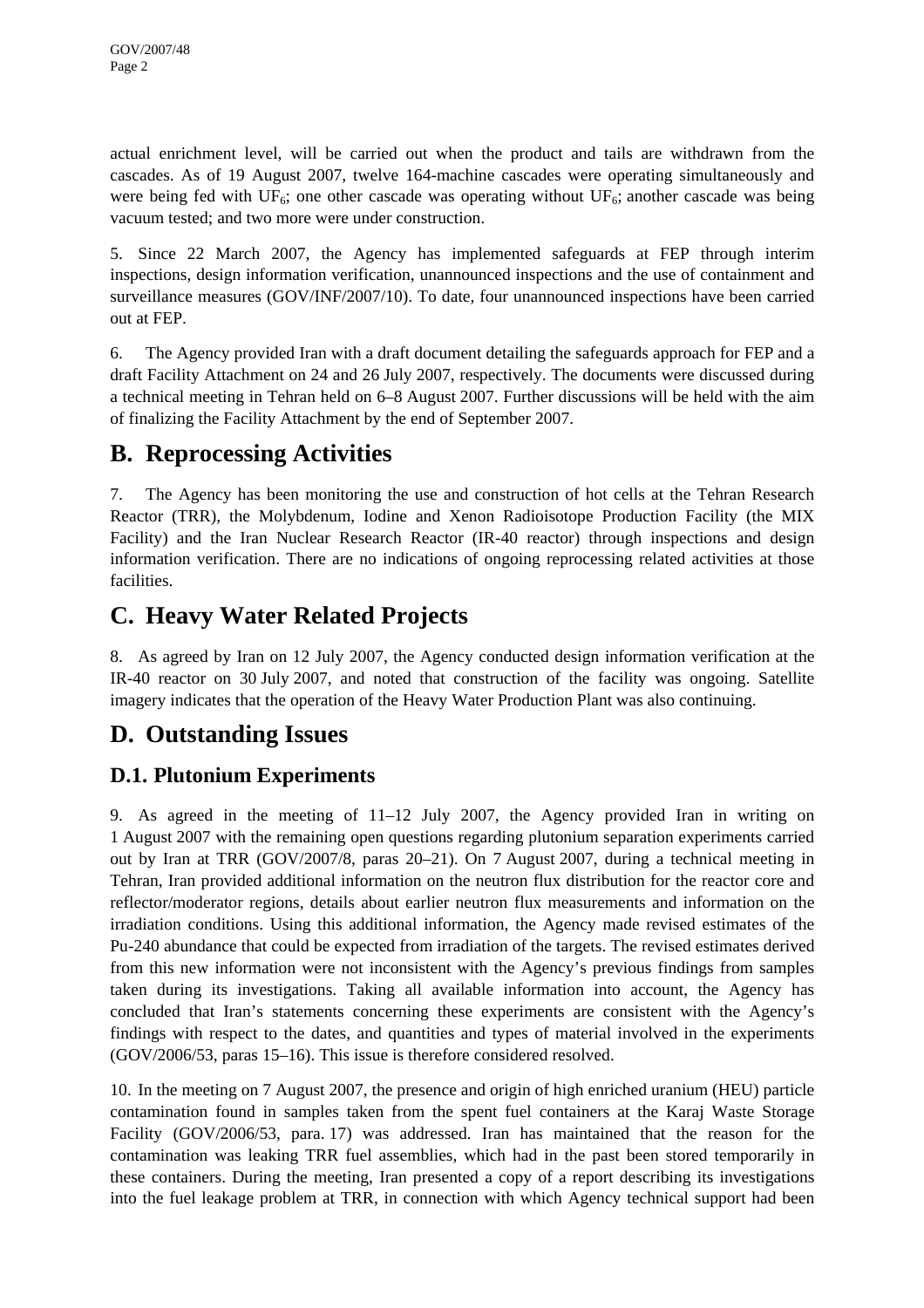provided in the early 1990s. Based on this information, the Agency has concluded that the main sources of irradiated HEU in the coolant system likely included both leaks from the fuel itself and irradiated HEU contamination from the surface of the fuel cladding. It can be further estimated that the natural uranium content in the cooling water of TRR was sufficient to dilute the level of enrichment of the HEU particles to that found in the Agency's samples taken from the containers at Karaj. Iran also provided information on the burnup and the uranium mass for all fuel assemblies at the time of the intermediate and final fuel discharges. The data indicate that several control fuel assemblies had in fact leaked, and that the stated burnup matched that calculated for a majority of the HEU particles. The Agency has concluded, therefore, that the statements of Iran are not inconsistent with the Agency's findings, and now considers this issue as resolved.

# **D.2. Acquisition of P-1 and P-2 Centrifuge Technology**

11. In order to complete its investigation of the scope and nature of Iran's centrifuge enrichment programme, the Agency needs access to additional information (GOV/2006/27, paras 10–13). This includes information related to the acquisition of P-1 technology in 1987, and P-1 and P-2 technology in the mid-1990s, as well as appropriate supporting documentation and clarifications by relevant individuals. The Agency is still waiting for, inter alia: a copy of a handwritten offer made to Iran by the network in 1987; clarification of the dates and contents of shipments in the mid-1990s; and information concerning the purchase of magnets suitable for P-2 centrifuges. Iran has, however, undertaken, as part of the work plan, to provide, over the course of the next two months, answers to written questions from the Agency, as well as clarifications and access to information, such as supporting documentation, with a target date of November 2007 for resolving this issue.

## **D.3. Contamination**

12. As indicated previously to the Board of Governors (GOV/2007/8, paras 16–17; GOV/2006/53, para. 24), analysis of environmental samples taken in January 2006 from equipment purchased by a former Head of the Physics Research Centre (PHRC) and located at a technical university in Tehran showed a small number of particles of natural and high enriched uranium. The Agency has requested clarifications, permission to take samples from other equipment and materials procured by the PHRC and access to another former Head of the PHRC (GOV/2006/53, para. 25). These requests have not yet been acceded to by Iran. However, as reflected in the work plan, Iran has undertaken to hold further discussions on this matter, on the basis of written questions from the Agency, following resolution of the P-1 and P-2 issue.

## **D.4. Uranium Metal Document**

13. To understand the full scope of the offers made by the intermediaries that provided centrifuge enrichment technology to Iran, the Agency has requested a copy of the 15-page document describing the procedures for the reduction of  $UF_6$  to uranium metal and the casting and machining of enriched and depleted uranium metal into hemispheres (GOV/2005/87, para. 6). As reflected in the work plan, Iran has now agreed to cooperate in this regard.

# **D.5. Polonium-210**

14. As indicated in the work plan, Iran has agreed to provide the Agency, two weeks after the issue of the provision of a copy of the uranium metal document is resolved, with explanations in connection with the remaining questions concerning Iran's activities involving polonium extraction (GOV/2004/83, paras 79–84).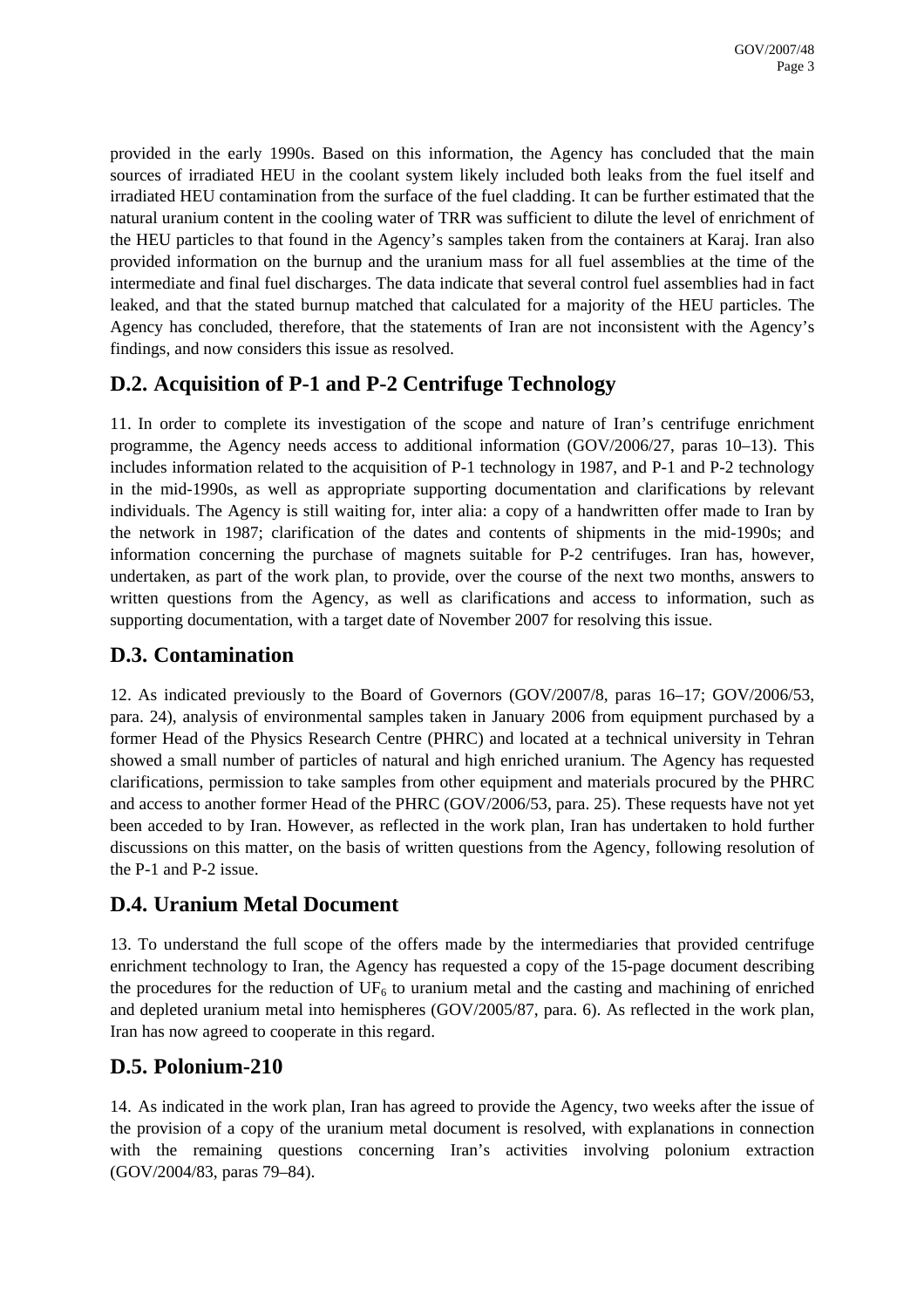# **D.6. Gchine Mine**

15. As indicated in the work plan, Iran has agreed to provide the Agency, two weeks after the issue on polonium-210 is resolved, with the requested explanations concerning uranium mining and concentration activities at the Gchine mine and mill (GOV/2005/67, paras 26–31).

# **E. Alleged Studies**

16. In order to clarify certain aspects of the scope and nature of Iran's nuclear programme, the Agency has requested discussions with Iran about alleged studies related to the conversion of uranium dioxide to UF4, to high explosive testing and to the design of a missile re-entry vehicle (GOV/2006/15, paras 38–40). To that end, the Agency has offered to provide Iran with access to the documentation it has in its possession regarding such studies. As indicated in the work plan, while Iran considers the allegations "as politically motivated and baseless", it has undertaken to review the documentation and to inform the Agency of its assessment thereof.

# **F. Other Implementation Issues**

# **F.1. Uranium Conversion**

17. The Agency has finalized its assessment of the results of the physical inventory verification (PIV) of nuclear material at the Uranium Conversion Facility (UCF) carried out in March 2007, and has concluded that the physical inventory as declared by Iran was consistent with the results of the PIV, within the measurement uncertainties normally associated with conversion plants of a similar throughput.

18. During the current conversion campaign at UCF, which began on 31 March 2007 following the PIV, approximately 63 t of uranium in the form of  $UF_6$  had been produced as of 14 August 2007, all of which remains under Agency containment and surveillance.

# **F.2. Design Information**

19. As indicated in the Director General's previous report (GOV/2007/22, paras 12–14), on 29 March 2007, Iran informed the Agency that it had "suspended" the implementation of the modified text of its Subsidiary Arrangements General Part, Code 3.1, concerning the early provision of design information. In a letter dated 30 March 2007, the Agency requested Iran to reconsider its decision (GOV/INF/2007/8). There has been no progress on this issue.

## **F.3. Inspector Designation and Visas**

20. On 12 July 2007, Iran agreed to the designation of five new Agency inspectors (GOV/2007/8, para. 23), bringing the total number of inspectors designated for Iran to 219. Iran also agreed to provide thirteen Agency inspectors with one year multiple entry visas.

# **F.4. Other Matters**

21. On 25 July 2007, the Agency conducted a PIV at the Fuel Manufacturing Plant, at which time it verified a small quantity of natural uranium oxide powder intended as feed material for preliminary process testing. The installation of process equipment is at an advanced stage, but the facility is not yet operational.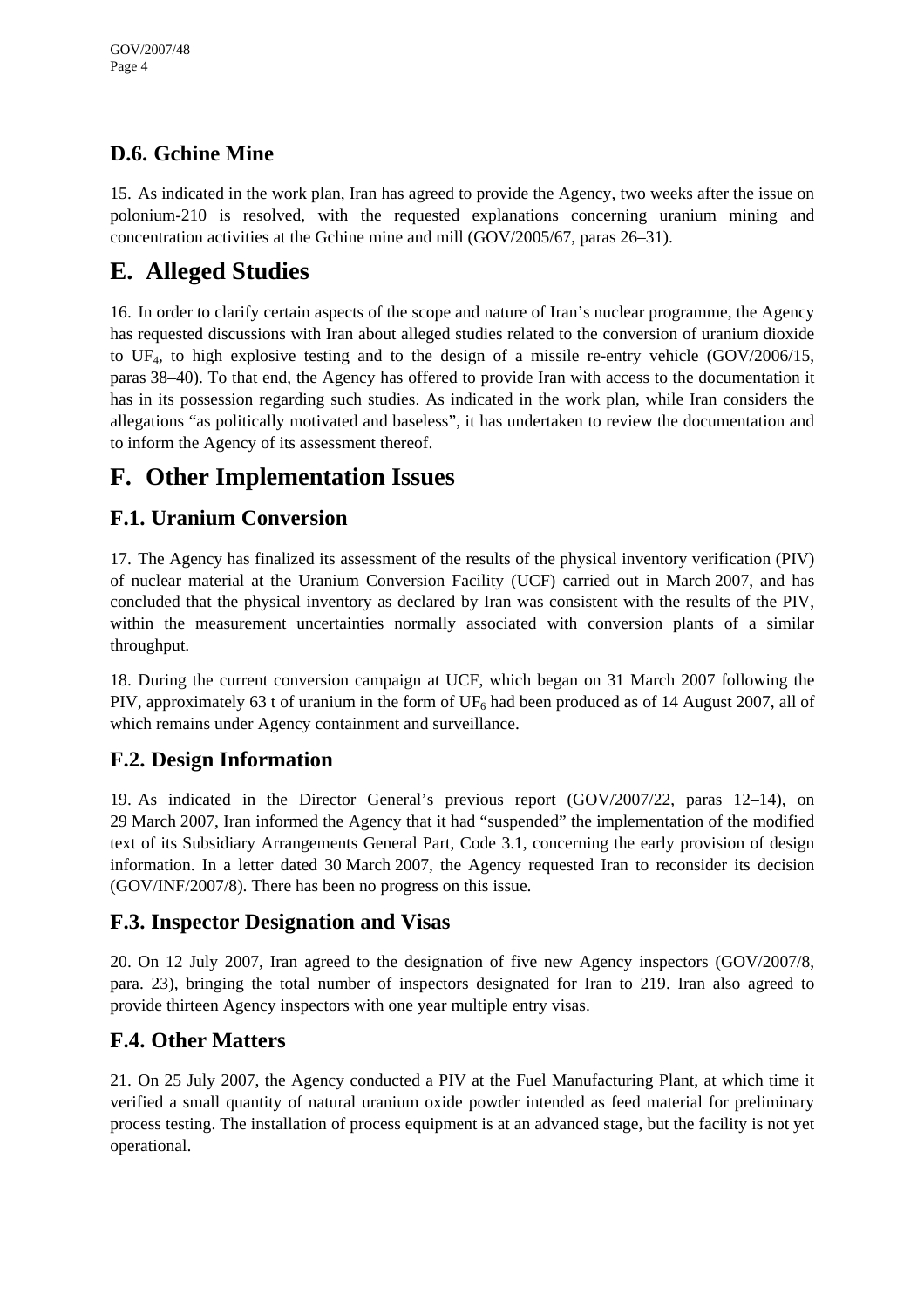# **G. Summary**

22. The Agency is able to verify the non-diversion of declared nuclear material in Iran. Iran has been providing the Agency with access to declared nuclear material, and has provided the required nuclear material accountancy reports in connection with declared nuclear material and facilities. However, the Agency remains unable to verify certain aspects relevant to the scope and nature of Iran's nuclear programme. It should be noted that since early 2006, the Agency has not received the type of information that Iran had previously been providing, including pursuant to the Additional Protocol, for example information relevant to ongoing advanced centrifuge research.

23. The work plan is a significant step forward. If Iran finally addresses the long outstanding verification issues, the Agency should be in a position to reconstruct the history of Iran's nuclear programme. Naturally, the key to successful implementation of the agreed work plan is Iran's full and active cooperation with the Agency, and its provision to the Agency of all relevant information and access to all relevant documentation and individuals to enable the Agency to resolve all outstanding issues. To this end, the Agency considers it essential that Iran adheres to the time line defined therein and implements all the necessary safeguards and transparency measures, including the measures provided for in the Additional Protocol.

24. Once Iran's past nuclear programme has been clarified, Iran would need to continue to build confidence about the scope and nature of its present and future nuclear programme. Confidence in the exclusively peaceful nature of Iran's nuclear programme requires that the Agency be able to provide assurances not only regarding declared nuclear material, but, equally important, regarding the absence of undeclared nuclear material and activities in Iran, through the implementation of the Additional Protocol. The Director General therefore again urges Iran to ratify and bring into force the Additional Protocol at the earliest possible date, as requested by the Board of Governors and the Security Council.

25. Contrary to the decisions of the Security Council, Iran has not suspended its enrichment related activities, having continued with the operation of PFEP, and with the construction and operation of FEP. Iran is also continuing with its construction of the IR-40 reactor and operation of the Heavy Water Production Plant.

26. The Director General will continue to report as appropriate.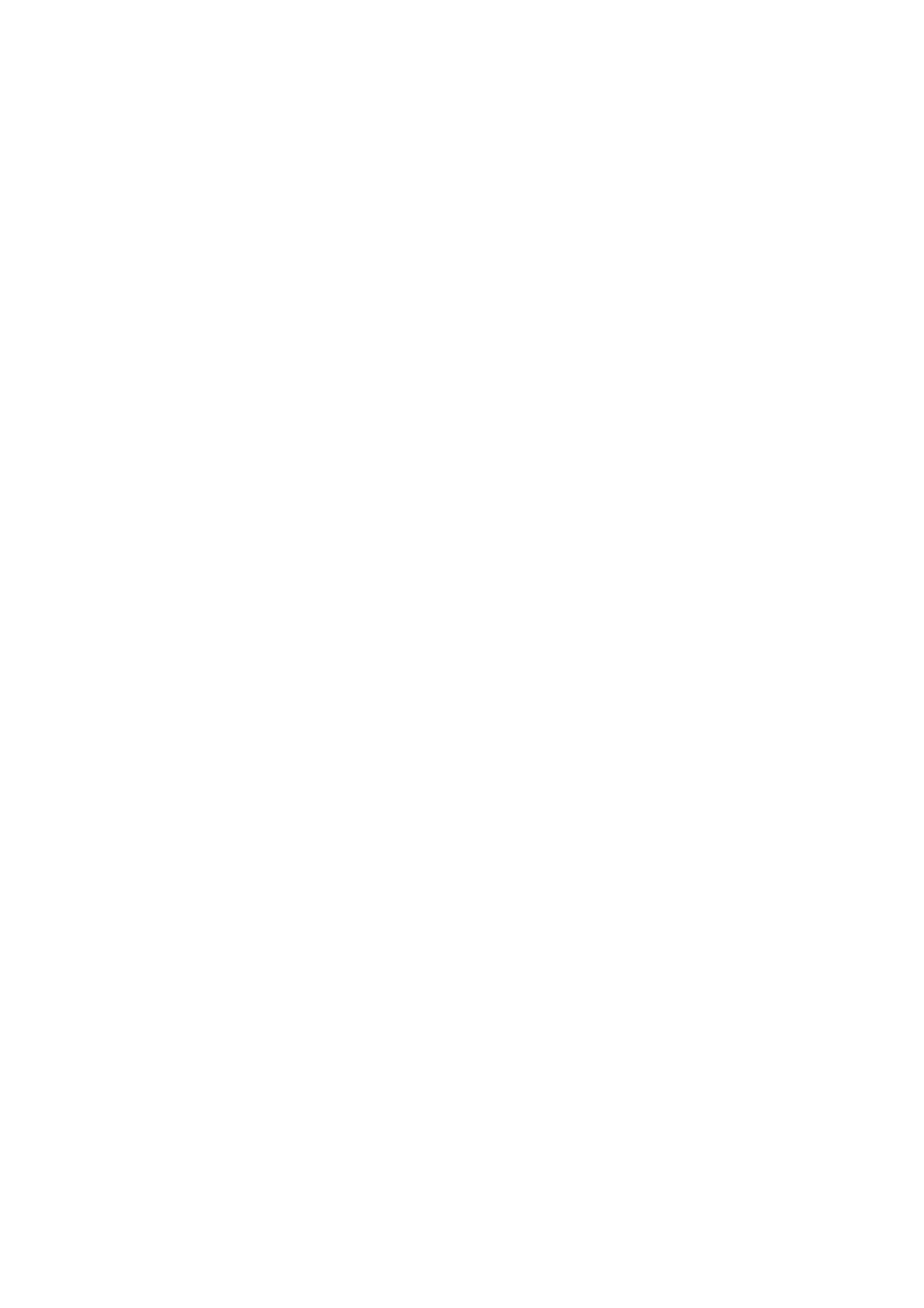#### **Understandings**

**of** 

#### **the Islamic Republic of Iran and the IAEA**

**on** 

#### **the Modalities of Resolution of the Outstanding Issues**

#### **Tehran – 21 August 2007**

Pursuant to the negotiations between H.E. Dr. Larijani, I. R. of Iran's Secretary of Supreme National Security Council and H.E. Dr. ElBaradei, Director General of the IAEA, in Vienna; following the initiative and good will of the Islamic Republic of Iran and the agreement made, a high ranking delegation consisting of the directors of technical, legal and political departments of the IAEA, paid a visit to Tehran from 11 to 12 July 2007 during which "Understandings of The Islamic Republic of Iran and the IAEA on the Modalities of Resolution of the Outstanding Issues, Tehran 12 July 2007" were prepared.

A second meeting took place in Vienna on 24 July 2007 followed by a further meeting in Iran from 20 to 21 August 2007. The Agency's delegation had the opportunity to have meetings with H.E. Dr. Larijani during both visits to Tehran. Following these three consecutive meetings, both Parties reached the following understandings:

#### **I. Latest Developments:**

Based on the modalities agreed upon on 12 July 2007, the following decisions were made:

#### **1. Present Issues:**

#### **A. Enrichment Programme**

The Agency and Iran agreed to cooperate in preparing the safeguards approach for the Natanz Fuel Enrichment Plant in accordance with Iran's Comprehensive Safeguards Agreement. The draft text of the safeguards approach paper, and the facility attachment of IRN- were provided to Iran on 23 July 2007. The safeguards approach and the facility attachment were discussed during technical meetings in Iran between the Agency and the AEOI from 6 to 8 August 2007. Further discussions will be held with the aim of finalizing the facility attachment by the end of September 2007.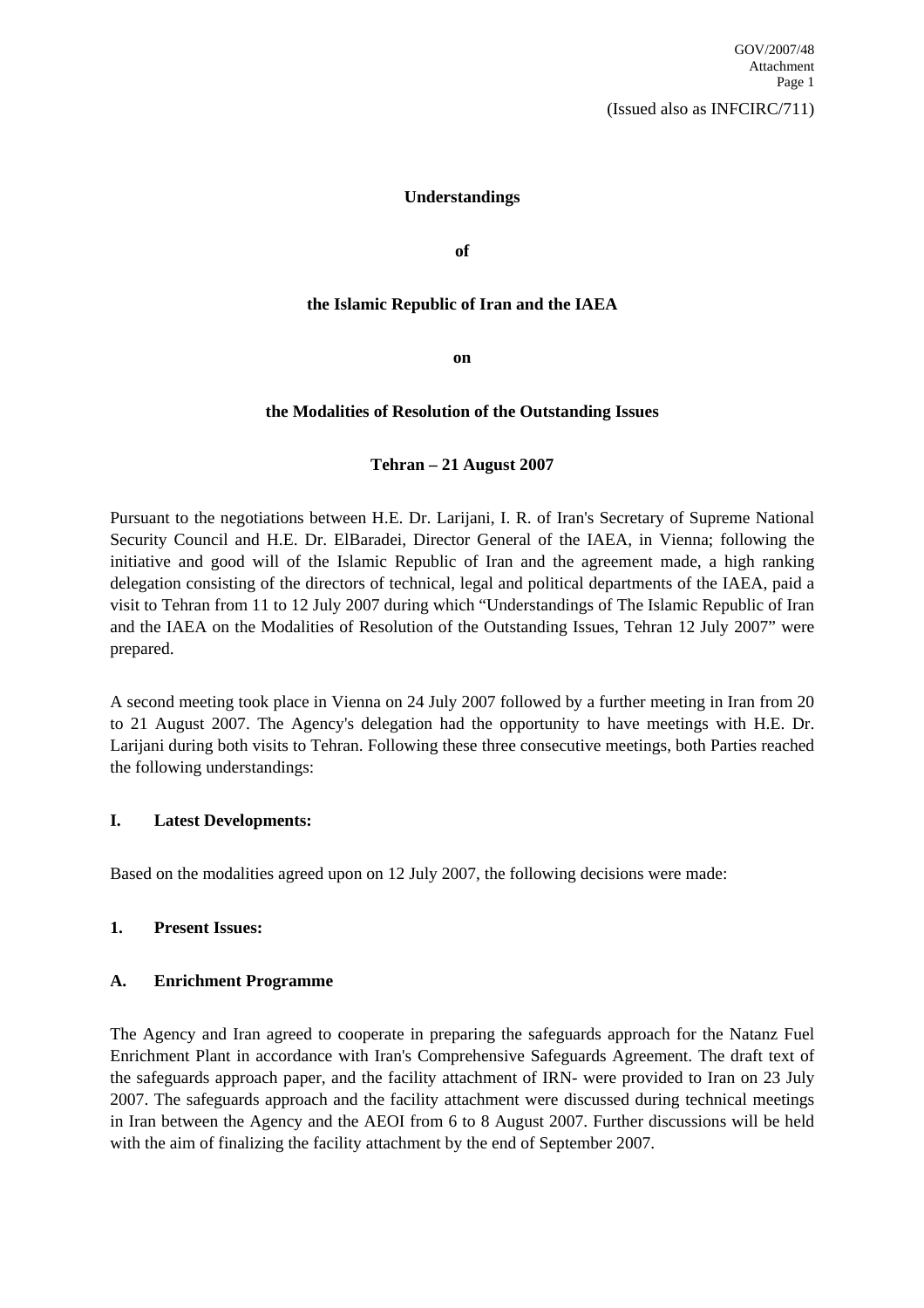### **B. Heavy Water Research Reactor in Arak**

Iran agreed with the Agency's request to visit the heavy water research reactor (IR40) site in Arak. A successful visit took place on 30 July 2007.

### **C. Designation of new inspectors**

On 12 July 2007, Iran accepted the designation of five additional inspectors.

## **D. Issue of multiple entry visas**

On 12 July 2007, Iran agreed to issue one year multiple entry visas for 14 inspectors and staff of the Agency.

## **2. Past Outstanding Issues:**

## **A. Plutonium Experiments**

In order to conclude and close the file of the issue of plutonium (Pu), the Agency provided Iran with the remaining questions on 23 July 2007. During a meeting in Iran between representatives of the Agency and Iran, Iran provided clarifications to the Agency that helped to explain the remaining questions. In addition, on 7 August 2007, Iran sent a letter to the Agency providing additional clarifications to some of the questions. On 20 August 2007 the Agency stated that earlier statements made by Iran are consistent with the Agency's findings, and thus this matter is resolved. This will be communicated officially by the Agency to Iran through a letter.

### **B. Issue of P1-P2:**

Based on agreed modalities of 12 July 2007, Iran and the Agency agreed the following procedural steps to resolve the P1-P2 issue. The proposed timeline assumes that the Agency announces the closure of the Pu-experiments outstanding issue by 31 August 2007, and its subsequent reporting in the Director General's report to the September 2007 Board of Governors.

The Agency will provide all remaining questions on this issue by 31 August 2007. Iran and the Agency will have discussions in Iran on 24-25 September 2007 to clarify the questions provided. This will be followed up by a further meeting in mid-October 2007 to further clarify the written answers provided. The Agency's target date for the closure of this issue is November 2007.

### **C. Source of Contamination**

Based on the agreed modalities on 12 July 2007 and given the Agency's findings which tend, on balance, to support Iran's statement about the foreign origin of the observed HEU contamination, the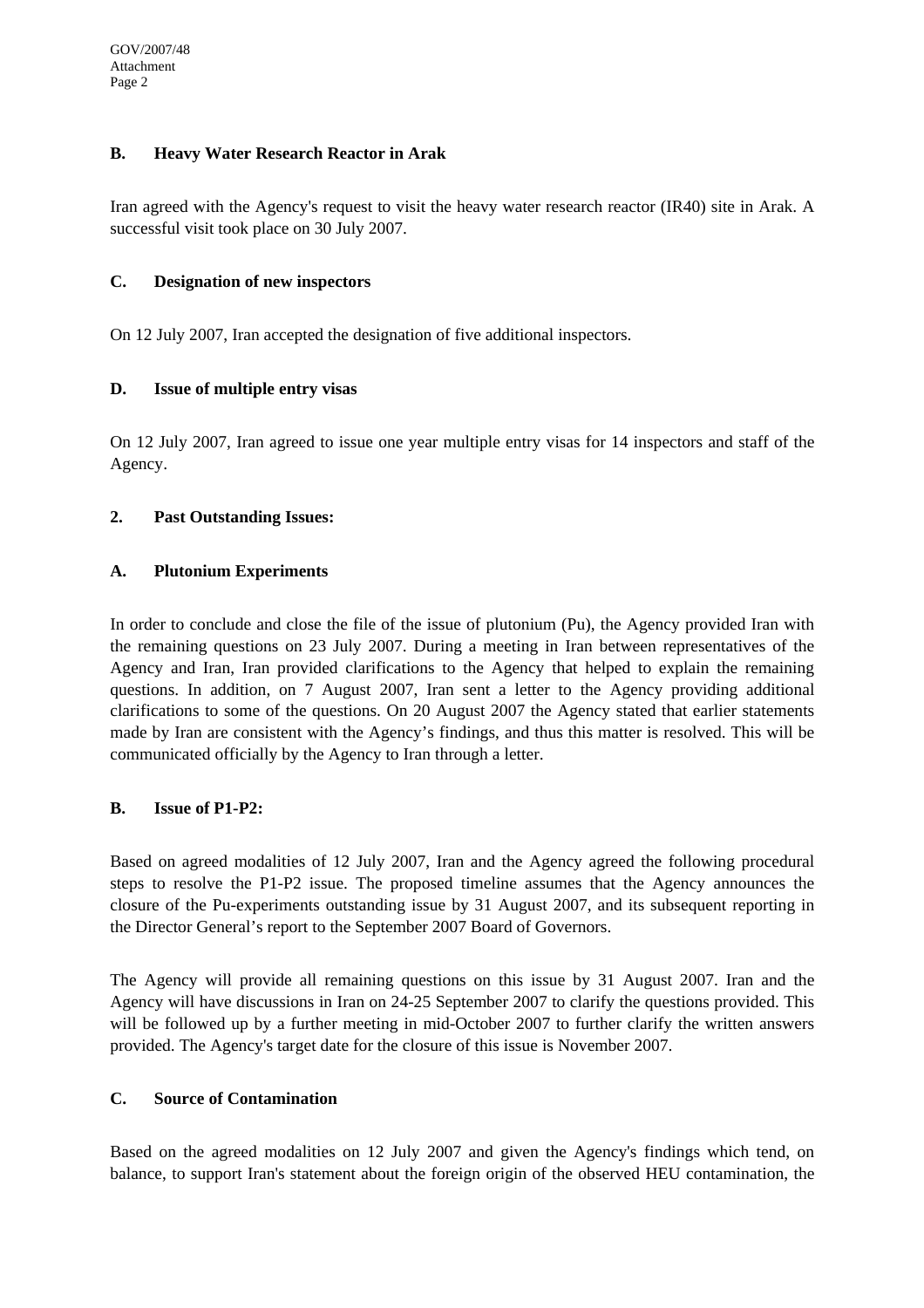only remaining outstanding issue on contamination is the contamination found at a Technical University in Tehran.

Iran and the Agency agreed on the following procedural steps to address this issue, starting once the P1-P2 issue is concluded and the file is closed. The Agency will again provide Iran with the remaining questions regarding the contamination found at a Technical University in Tehran by 15 September 2007. After 2 weeks of the closure of the P1-P2 issue Iran and the Agency will have discussions in Iran on this issue.

### **D. U Metal Document**

Upon the request of the Agency, Iran agreed to cooperate with the Agency in facilitating the comparison of the relevant sections of the document. Iran is presently reviewing the proposals already made during the first meeting on 12 July 2007. After taking this step by Iran, the Agency undertakes to close this issue.

### **II. Modalities of Resolution of other Outstanding Issues**

## **A. Po210**

Based on agreed modalities of 12 July 2007, Iran agreed to deal with this issue, once all the above mentioned issues are concluded and their files are closed. Iran and the Agency agreed upon the following procedural steps: regarding this issue, the Agency will provide Iran in writing with all its remaining questions by 15 September 2007.

After 2 weeks from conclusion and closure of the issues of the source of contamination and U-metal, reflected in the Director General's report to the Board of Governors, Iran and the Agency will have discussions in Iran where Iran will provide explanations on the Po210.

### **B. Ghachine Mine**

Based on agreed modalities of 12 July 2007, Iran agreed to deal with this issue, once the issue of Po210 is concluded and its file is closed. Iran and the Agency agreed upon the following procedural steps: regarding this issue, the Agency will provide Iran in writing with all its remaining questions by 15 September 2007.

After 2 weeks from conclusion and closure of the issue of Po210, reflected in the Director General's report to the Board of Governors, Iran and the Agency will have discussions in Iran where Iran will provide explanations to the Agency about Ghachine Mine.

### **III. Alleged Studies**

Iran reiterated that it considers the following alleged studies as politically motivated and baseless allegations. The Agency will however provide Iran with access to the documentation it has in its